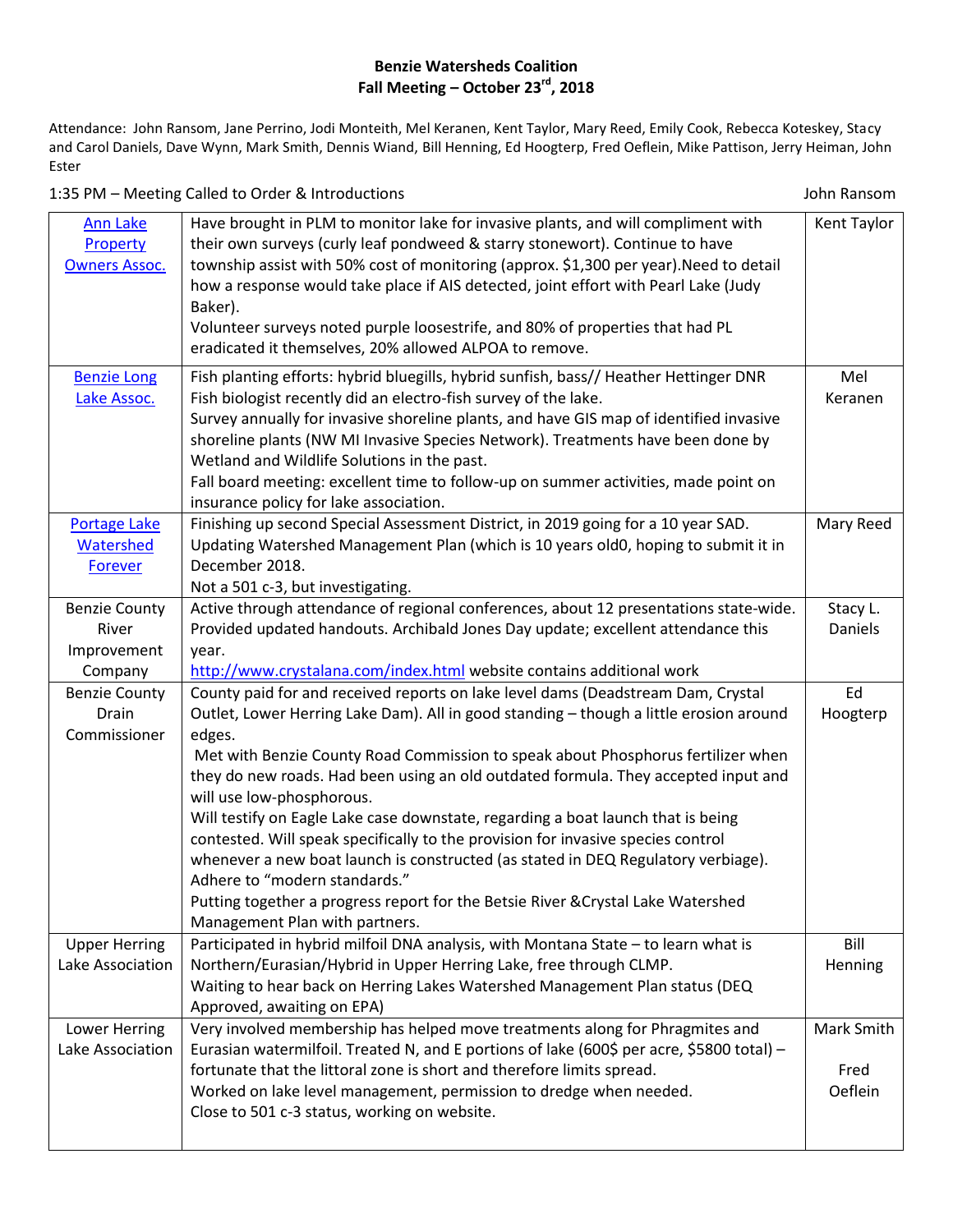| <b>Little Platte Lake</b> | Lake levels seem low.                                                                                                           | John Ester |
|---------------------------|---------------------------------------------------------------------------------------------------------------------------------|------------|
| <b>Association</b>        | Successful event on Little Platte with the BCD in August, aquatic plants paddle.                                                |            |
|                           | Milfoil efforts: hired Restorative Land Science to survey (Clarke Aquatic Services did                                          |            |
|                           | treatment). Some riparian permissions were hard to obtain due to lack of local contact                                          |            |
|                           | information, did get 100%. September: final assessment they could not detect EWM in                                             |            |
|                           | the main 5 acre area.                                                                                                           |            |
|                           | Filed for a 2% Grand Traverse Band Grant in 2018 through Lake Township for                                                      |            |
|                           | treatment - did not receive.                                                                                                    |            |
| Crystal Lake &            | Biggest issue remains Swimmer's Itch - 2017 there was merganser duck removal                                                    | Dave       |
| Watershed                 | program with positive response. 2018 continued with 16 broods (13 hens, 133                                                     | Wynne      |
| <b>Association</b>        | ducklings) relocated to Hodenpyl and Tippy Dam lakes. Trained 2 local people to                                                 |            |
|                           | continue ongoing removal, reduce program overhead. Plan to pay local hunters to                                                 |            |
|                           | target migrating waterfowl, and complete necropsies to inspect parasitism.                                                      |            |
|                           | Completed lake aquatic vegetation survey; about 5 acre area of Eurasian watermilfoil                                            |            |
|                           | to watch. Also submitted samples for hybrid DNA analysis.                                                                       |            |
|                           | 26 years of the "Crystal Lake Walkabout" field trip! 750 membership high.                                                       |            |
|                           | Zoning variance requests in several townships, the CL&WA feels the need to make a                                               |            |
|                           | comment.                                                                                                                        |            |
|                           | Michigan Swimmers Itch Partnership meeting in Traverse City, Nov. 3rd<br>@ Northwest Michigan Horticultural Facility 9:30am-3pm |            |
|                           | *Ed Hoogterp clarifies lifecycle details, concerning warm and cold-blooded hosts.                                               |            |
| <b>Zero Gravity</b>       | Long Lake - Interest in boat washing at township level.                                                                         | Dennis     |
| Aerial / Long             | Swimmer's Itch is a key focal issue: no mergansers however still quite a bit of itch                                            | Wiand      |
| <b>Lake Association</b>   | (similar to S. Lake Leelanau). Entered research program, learned there may be as many                                           |            |
| <b>Grand Traverse</b>     | as 8 different shistosomes that contribute to the itch. Conducting Quantitative                                                 |            |
|                           | Polymerase Chain Reaction analysis, university of Alberta Canada.                                                               |            |
|                           | Working with Clearwater Lake Management for milfoil treatment, utilizing aerial                                                 |            |
|                           | assistance to make treatment more effective.                                                                                    |            |
|                           | *Sometimes milfoil patches "crash" without treatment but generally they do come                                                 |            |
|                           | back within a season or two. Likely bacterial causes.                                                                           |            |
|                           | Weevils: start at \$1 - \$1.25 per beetle, found about 65% success. Not sure if will repeat                                     |            |
|                           | an integrated pest management approach again, costly.                                                                           |            |
|                           | Had opportunity to present at "Walkabout."                                                                                      |            |
|                           | Utilized drone assistance to improve survey projects efficiency.                                                                |            |
| <b>Platte Lake</b>        | Assessed by Michigan Swimmers Itch Partnership, apparently have a slight problem.                                               | Jerry      |
| Improvement               | Applied for DNR permit to be able to relocate ducks in 2019.                                                                    | Heiman     |
| <b>Association</b>        | Aerial survey renders 57 acres of vegetation that needs to be watched.                                                          |            |
|                           | Phragmites sites being treated this fall and next spring.                                                                       | Mike       |
|                           | Walleye may not be planted because they threaten coho fry, however this year was                                                | Pattison   |
|                           | the third very successful coho runs                                                                                             |            |
|                           | Water Quality: 2 point sources of phosphorous loading, Hatchery and Honor Water                                                 |            |
|                           | Treatment plant, however having a hard time tracking down data on activities in the                                             |            |
|                           | watershed. PLIA and BCD submitted a letter to the Governor.                                                                     |            |
| <b>Benzie</b>             | Phosphorous levels are 'getting to a good place'.<br>Millage was renewed with slight increase, 0.125 mill for 4 years           | John       |
| Conservation              | "Michigan Inland Lakes Convention" early October in Grand Rapids, John & Jane                                                   | Ransom     |
| <b>District</b>           | presented about their programs and recommend attendance in future.                                                              |            |
|                           | Cold Creek Basin Grant Update: testing confirmed E coli at most sites, source unknown;                                          | Jane       |
|                           | coho and trout present in creek however; John hopes to re-apply for funding fall 2019.                                          | Perrino    |
|                           | Another successful Volunteer Stream Monitoring in October, bug ID/count in winter.                                              |            |
|                           | John attended Leelanau Clean Water seminar on drone use - found it to be versatile!                                             |            |
|                           | Jane reported that the AIS Pathways Project is on-track and exceeding goals. THANKS                                             |            |
|                           | Please submit 2019 boat washing or public speaking requests to Jane@benziecd.org                                                |            |